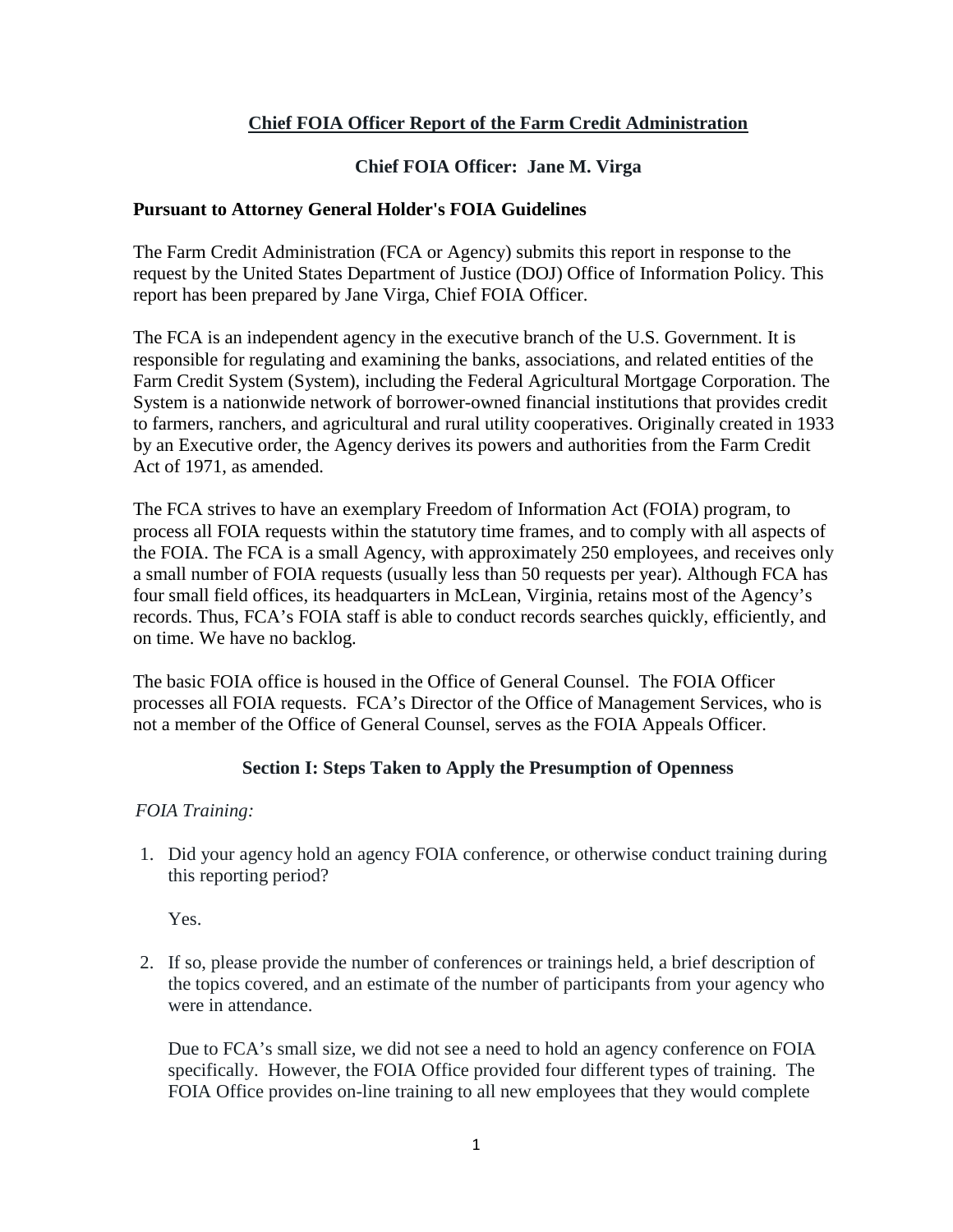immediately upon coming on board, or shortly thereafter. This training covered the following topics: the definition of agency records; exemptions; waiver; and processing of FOIA requests. In addition, the FOIA staff provides in-person FOIA training once per year at the Agency's new employee orientation conference which all new employees from the previous year generally attend, which essentially covers the same topics as the on-line training, with an opportunity for questions and answers. Furthermore, the Chief FOIA Officer, a highly-seasoned FOIA veteran, provides ongoing training to the FCA's FOIA Officer and to others as needed. Finally, we have provided agency-wide training (written guidance) on the FOIA at other times. We focused on the identification of agency records, applicable exemptions, and the waiver thereof. Whenever the FOIA Officer or Chief FOIA Office are invited to present at FCA training conferences or other meetings, we always spread the word that FCA operates under a presumption of openness to the maximum extent possible.

3. Did your FOIA professionals attend any FOIA training during the reporting period such as that provided by the Department of Justice?

Yes.

4. Provide an estimate of the percentage of your FOIA professionals who attended substantive FOIA training during this reporting period.

The FOIA Officer (100% of the FOIA professionals) attended substantive FOIA training, which was provided by the Department of Justice and the American Society of Access Professionals (ASAP). The Chief FOIA Officer continued with professional on-the-job training, including reading recent case law.

5. OIP has issued guidance that [every agency should make core, substantive FOIA training](http://www.justice.gov/oip/foiapost/2013foiapost04.html)  [available to all their FOIA professionals at least once each year.](http://www.justice.gov/oip/foiapost/2013foiapost04.html) Provide your agency's plan for ensuring that such training is offered to all agency FOIA professionals by March 2015. Your plan should anticipate an upcoming reporting requirement for your 2015 Chief FOIA Officer Reports that will ask whether all agency FOIA professionals attended substantive FOIA training in the past year.

Our FOIA professionals are approved upon request for using duty hours to attend core, substantive FOIA training, and thus, such training is always available. In addition and at least once per year, the Chief FOIA officer or other senior agency employees or supervisors will identify specific substantive FOIA training that the FOIA staff should attend. In order to comply with the letter and spirit of the OIP guidance, both the FOIA Officer and the Chief FOIA Officer will attend FOIA training at least once next year. Both employees plan to attend one of the ASAP training offerings or other appropriate training.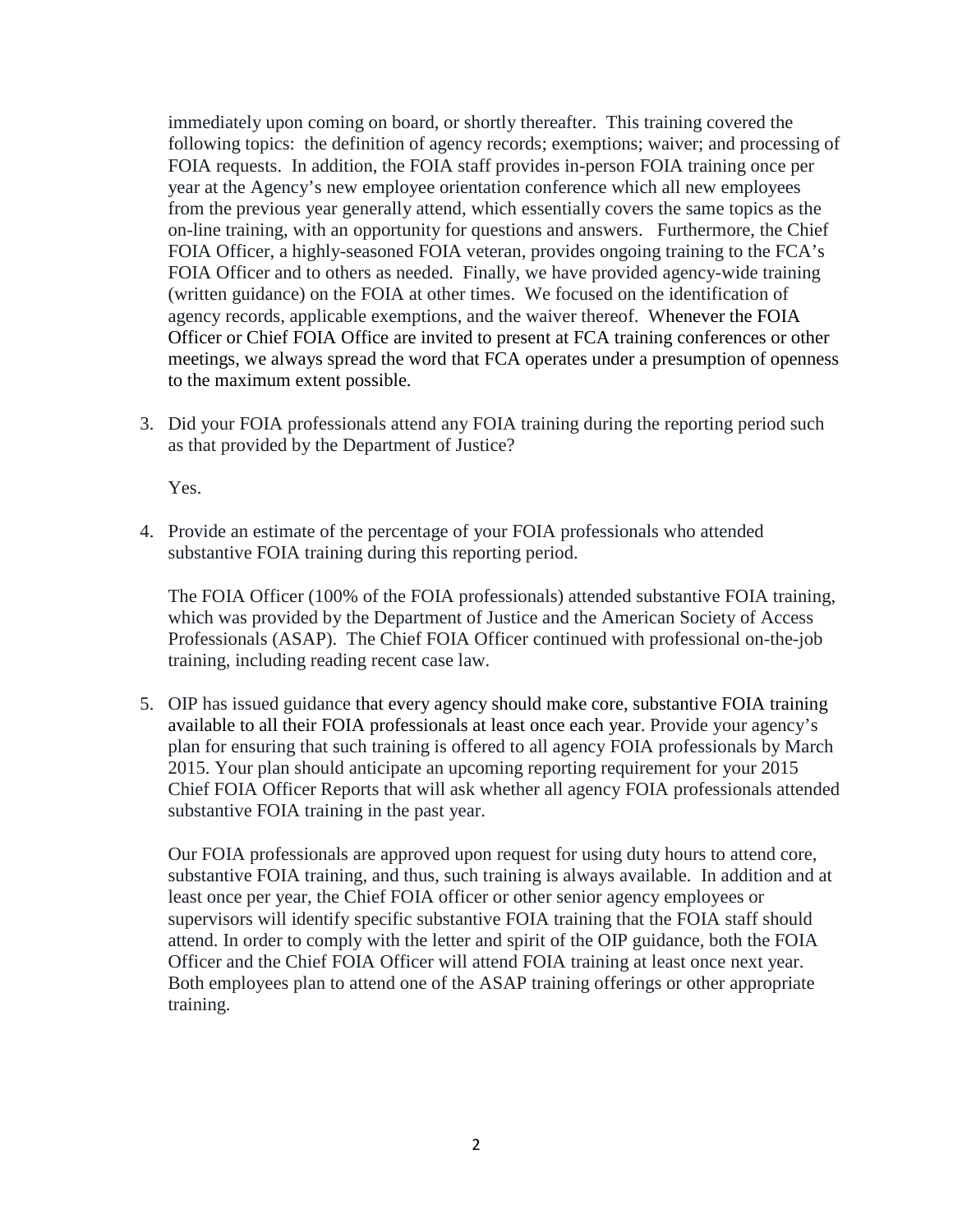*Outreach:* 

6. Did your FOIA professionals engage in any outreach and dialogue with the requester community or open government groups regarding your administration of the FOIA? If so, please briefly discuss that engagement.

No.

#### *Discretionary Disclosures:*

7. Does your agency have a formal process in place to review records for discretionary release? If so, please briefly describe this process. If your agency is decentralized, please specify whether all components at your agency have a process in place for making discretionary releases.

No. A formal process is not necessary due to the small size of the FOIA office.

8. During the reporting period did your agency make any discretionary releases of otherwise exempt information?

Yes. The FCA made two discretionary releases of material known to be withholdable. Of note is that it is difficult to determine the exact number of discretionary releases because we do not make an official determination as to whether an exemption will apply if a release is not likely to cause harm to the Agency and is not prohibited by law. Instead, if it meets those two criteria, the release is made with no further analysis needed. Thus, there is likely to be additional releases that would have qualified for an exemption that was released without determining whether an exemption applied because such a determination was not necessary.

9. What exemptions would have covered the information that was released as a matter of discretion?

In cases where an exemption was known to apply, Exemption b2 would have covered the information that was released as a matter of discretion. But since we stop the analysis and simply release in cases where release is not likely to harm the Agency and is not prohibited by law, we have likely released material that would have been covered by other exemptions as well.

10. Provide a narrative description, or some examples of, the types of information that your agency released as a matter of discretion.

We apply the presumption of openness to all decisions involving the FOIA. The Chief FOIA Officer and FOIA Officer maintain constant contact to ensure that all appropriate discretionary disclosures are made. An example of where FCA released information known to be covered by an exemption as a matter of discretion is as follows: despite the applicability of Exemption b2, we disclosed a number of internal personnel policies that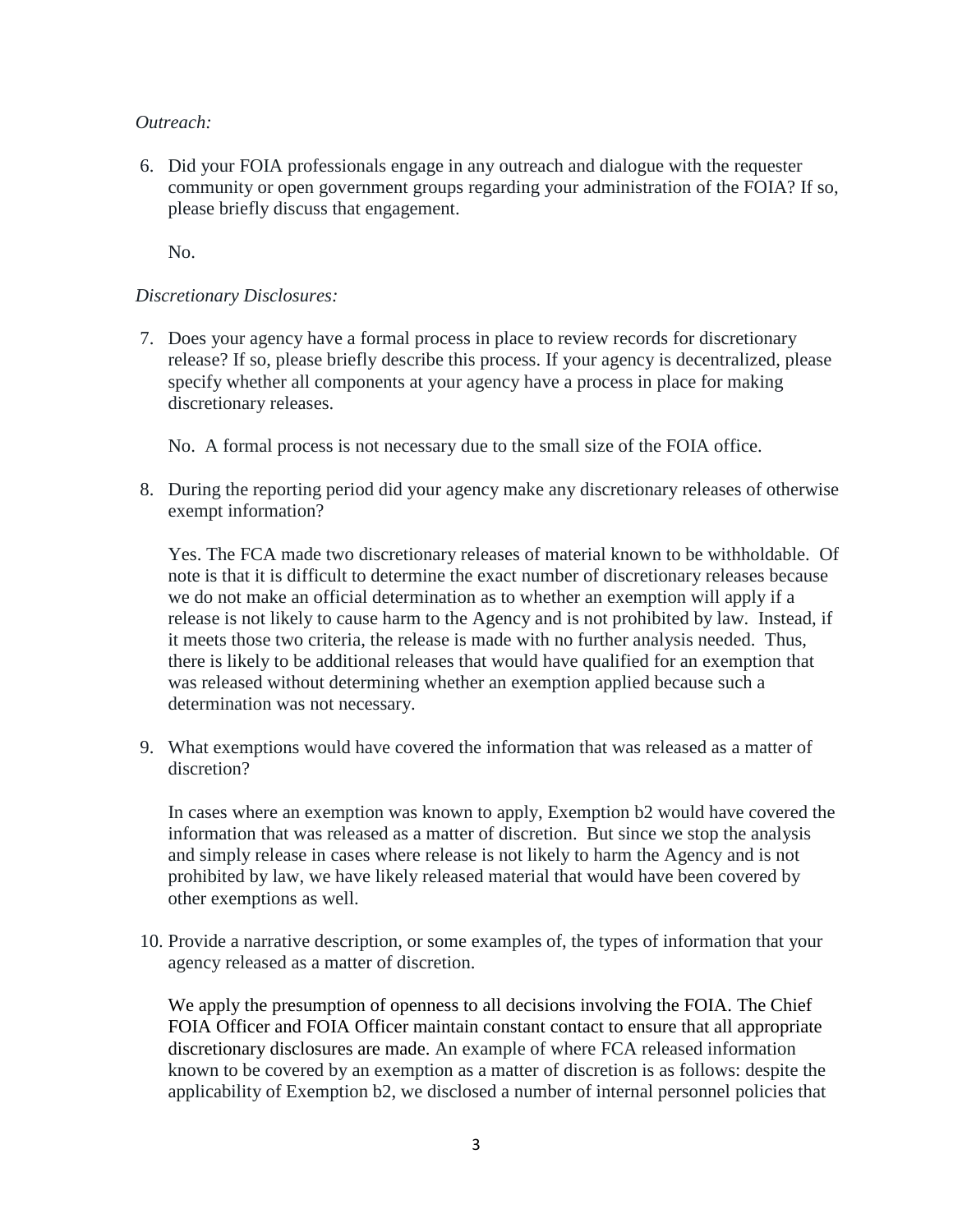were very trivial in nature such as how FCA defines basic human resources terms, the flexiplace policy at FCA, FCA's training policy applicable to its employees, and the like.

11. If your agency was not able to make any discretionary releases of information, please explain why.

Not applicable.

#### *Other Initiatives:*

12. Did your agency post all of the required quarterly FOIA reports for Fiscal Year 2013? If not, please explain why not and what your plan is for ensuring that such reporting is successfully accomplished for Fiscal Year 2014.

Yes.

13. Describe any other initiatives undertaken by your agency to ensure that the presumption of openness is being applied. If any of these initiatives are online, please provide links in your description.

Not applicable.

#### **Section II: Steps Taken to Ensure that Your Agency Has an Effective System in Place for Responding to Requests**

#### *Personnel:*

1. Has your agency converted all of its FOIA professionals to the new Government Information Specialist job series?

No. The FOIA Officer is a senior attorney and spends approximately 20% of his time in this position as a collateral duty.

2. If not, what proportion of personnel has been converted to the new job series?

Not applicable.

3. If not, what is your plan to ensure that all FOIA professionals' position descriptions are converted?

Not applicable.

#### *Processing Procedures:*

4. For Fiscal Year 2013 did your agency maintain an average of ten or less calendar days to adjudicate requests for expedited processing? If not, describe the steps your agency will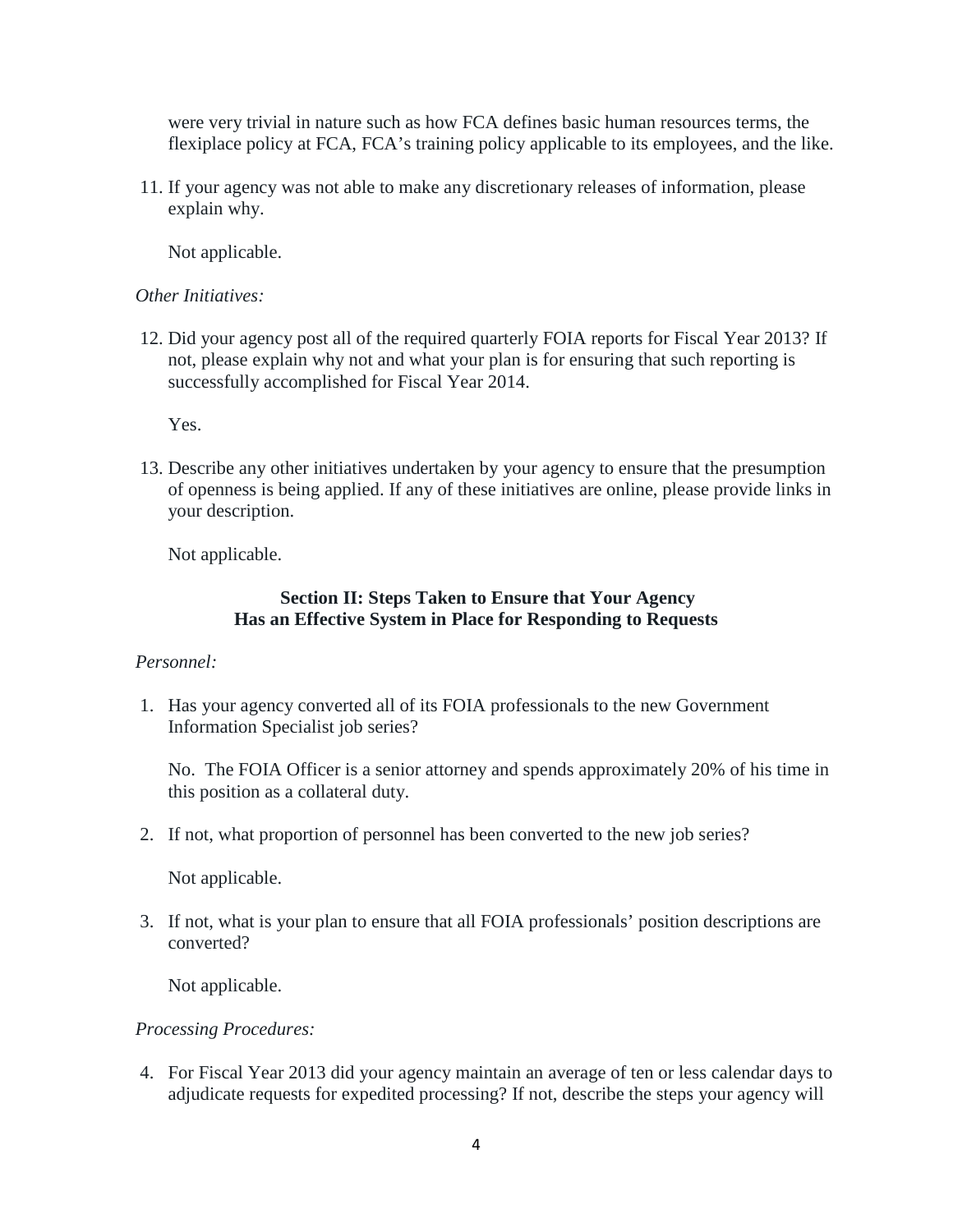take to ensure that requests for expedited processing are adjudicated within ten calendar days or less.

Yes.

5. Has your agency taken any steps to make the handling of consultations and referrals more efficient and effective, such as entering into agreements with other agencies or components on how to handle certain categories or types of records involving shared equities so as to avoid the need for a consultation or referral altogether, or otherwise implementing procedures that speed up or eliminate the need for consultations. If so, please describe those steps.

The FCA has not received any consultations or referrals. As such, we do not believe it necessary to take any steps to make the handling of consultations and referrals more efficient and effective.

### *Requester Services:*

6. Do you use e-mail or other electronic means to communicate with requesters when feasible?

Yes.

7. Does your agency notify requesters of the mediation services offered by the Office of Government Information Services (OGIS) at NARA?

Only in appeal responses.

8. Describe any other steps your agency has undertaken to ensure that your FOIA system operates efficiently and effectively, such as conducting self-assessments to find greater efficiencies, improving search processes, eliminating redundancy, etc.

The Chief FOIA Officer and the FOIA Officer are in constant contact and conduct selfassessments in order to respond to FOIA requests quickly, accurately, and with a minimum or no fee assessment. For instance, the FOIA Officer will contact a requester to narrow or clarify a request in order to respond in less than 20 business days, with documents fully responsive to the requester's needs, and without a fee.

### **Section III: Steps Taken to Increase Proactive Disclosures**

### *Posting Material:*

1. Do your FOIA professionals have a system in place to identify records for proactive disclosures?

Yes.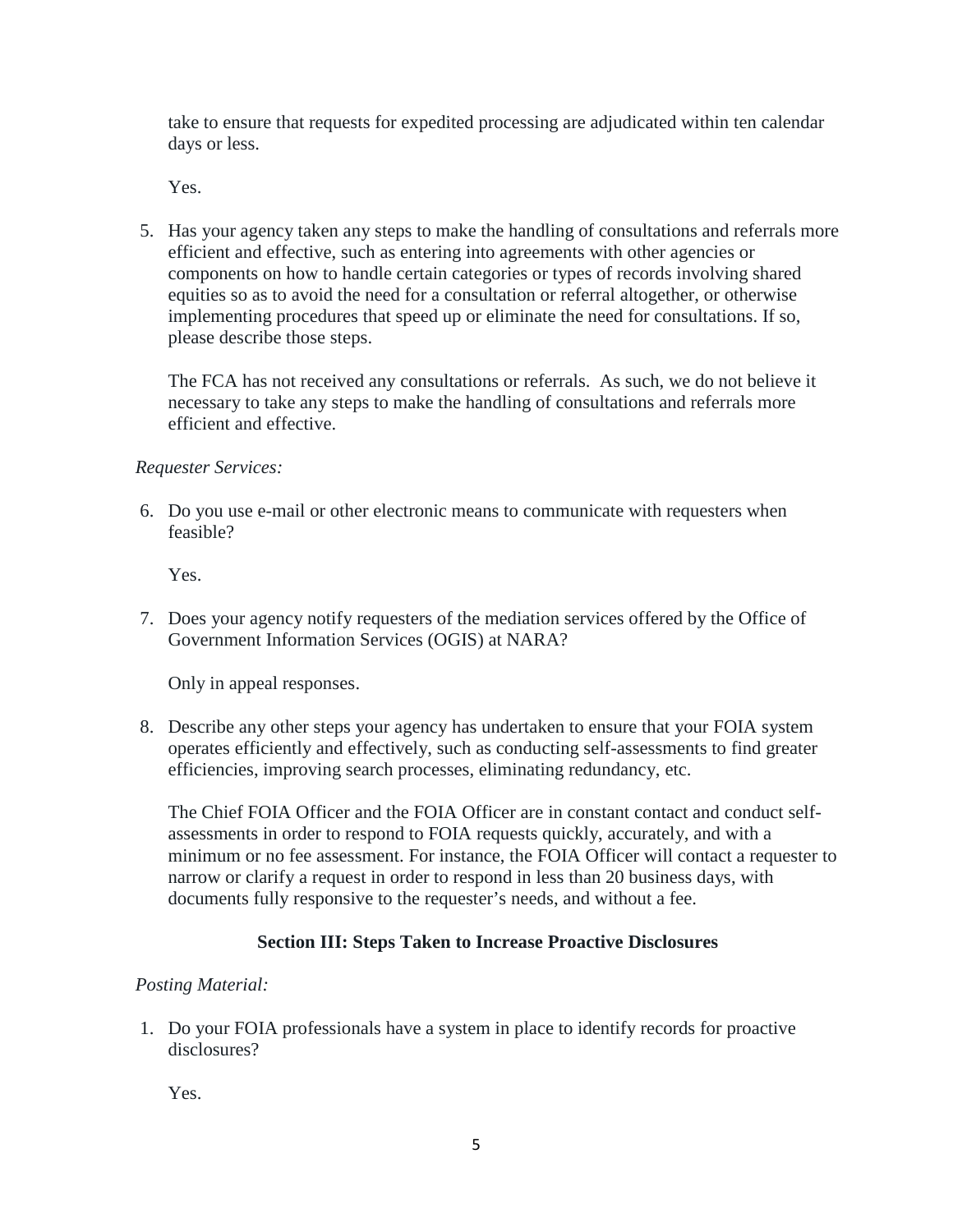2. If so, describe the system that is in place.

The Office of Congressional and Public Affairs identifies records for proactive disclosures. The Agency strives to continuously expand and improve in this regard. For instance, the language of staff's recommendation to the FCA Board is posted in its entirety on the Agency website.

3. Provide examples of material that your agency has posted this past reporting period, including links to where this material can be found online.

The archive of all material posted during this past reporting period is at [http://www.fca.gov/newsr.nsf.](http://www.fca.gov/newsr.nsf) Examples of the documents posted include: Informational Memorandum on Maximum Farm Credit System Bank Director Compensation for 2014; FCA Symposium on Consolidation in the Farm Credit System; [Frequently Asked Questions on Operating and Strategic Business Planning for Diversity](http://www.fca.gov/about/businessplanning-diversity.html)  [and Inclusion;](http://www.fca.gov/about/businessplanning-diversity.html) and, Farm Credit System Major Indicators.

### *Making Posted Material More Useful:*

4. Beyond posting new material, is your agency taking steps to make the posted information more useful to the public, especially to the community of individuals who regularly access your agency's website, such as soliciting feedback on the content and presentation of posted material, improving search capabilities on the site, posting material in open formats, making information available through mobile applications, providing explanatory material, etc.?

Yes.

5. If so, provide examples of such improvements.

The FCA has added a Farm Credit System Lender Locator so eligible borrowers can easily find the nearest System institution by address.

6. Did your agency use any means to publicize or highlight important proactive disclosures for public awareness? If so, was social media utilized?

Yes. The Agency initiated an email subscription alert system. The public can subscribe and receive alerts of new news releases, information memoranda, policy statements, reports, etc.

7. Has your agency encountered challenges that make it difficult to post records you otherwise would like to post? If so, please briefly explain what those challenges are.

No.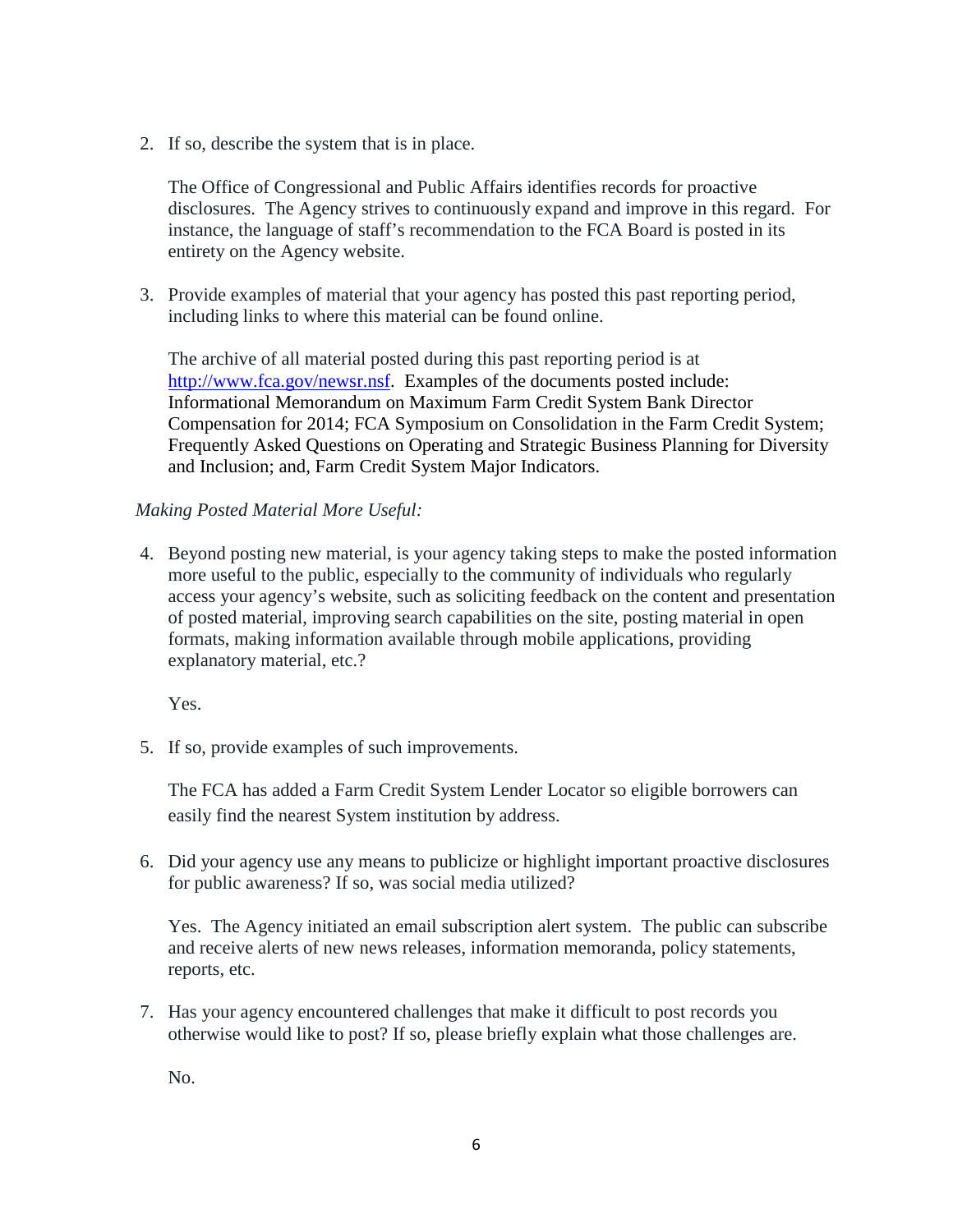8. Describe any other steps taken to increase proactive disclosures at your agency.

Not applicable.

# **Section IV: Steps Taken to Greater Utilize Technology**

*Online tracking of FOIA requests:*

1. Can a FOIA requester track the status of his/her request electronically?

Not on an electronic tracking system because we have so few FOIA request each year and thus such a system would not be necessary. However, we have so few FOIA requests pending at any time, a requester could call or email regarding their status and get a response in a very short period of time. We also initiate status updates in some cases (e.g., granted expedited processing etc.).

2. If yes, how is this tracking function provided to the public? For example, is it being done through regularly updated FOIA logs, online portals, or other mediums?

Not applicable.

3. Describe the information that is provided to the requester through the tracking system. For example, some tracking systems might tell the requester whether the request is "open" or "closed," while others will provide further details to the requester throughout the course of the processing, such as "search commenced" or "documents currently in review." List the specific types of information that are available through your agency's tracking system.

Not applicable.

4. In particular, does your agency tracking system provide the requester with an estimated date of completion for his/her request?

Not applicable.

5. If your agency does not provide online tracking of requests, is your agency taking steps to establish this capability? If not, please explain why.

No. At this time we do not believe that online tracking would be especially useful. All FOIA requests are answered within the statutory time limit of 20 business days and they can get status updates by contacting the FOIA office at any time.

### *Use of technology to facilitate processing of requests*:

6. Beyond using technology to redact documents, is your agency taking steps to utilize more advanced technology to facilitate overall FOIA efficiency, such as improving record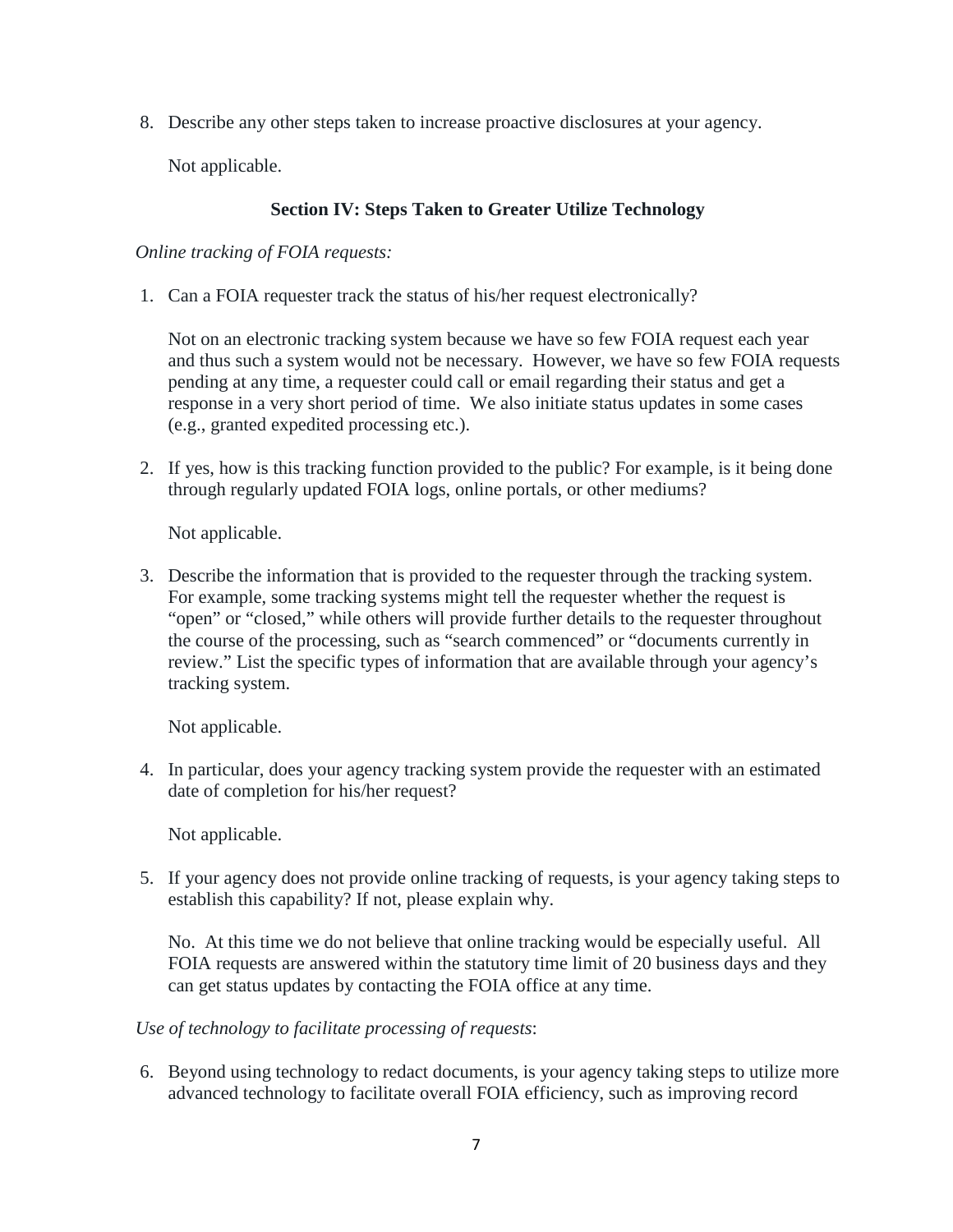search capabilities, utilizing document sharing platforms for consultations and referrals, or employing software that can sort and de-duplicate documents?

Yes.

7. If so, describe the technological improvements being made.

The FCA is taking steps to use technology to improve record search capabilities. The FCA has purchased software and began its implementation to allow consolidation of every employee's email mailbox and unified search capabilities. Additionally, all of the Agency's electronic databases are being transferred to SharePoint, which will improve search efficiencies.

8. Are there additional technological tools that would be helpful to achieving further efficiencies in your agency's FOIA program?

Not at this time.

# **Section V: Steps Taken to Improve Timeliness in Responding to Requests and Reducing Backlogs**

### *Simple Track Requests:*

- 1. Section VII.A of your agency's Annual FOIA Report, entitled "FOIA Requests Response Time for All Processed Requests," includes figures that show your agency's average response times for processed requests. For agencies utilizing a multi-track system to process requests, there is a category for "simple" requests, which are those requests that are placed in the agency's fastest (non-expedited) track, based on the low volume and/or simplicity of the records requested.
	- a. Does your agency utilize a separate track for simple requests?

No.

b. If so, for your agency overall, for Fiscal Year 2013, was the average number of days to process simple requests twenty working days or fewer?

Not applicable.

c. If your agency does not track simple requests separately, was the average number of days to process non-expedited requests twenty working days or fewer?

Yes.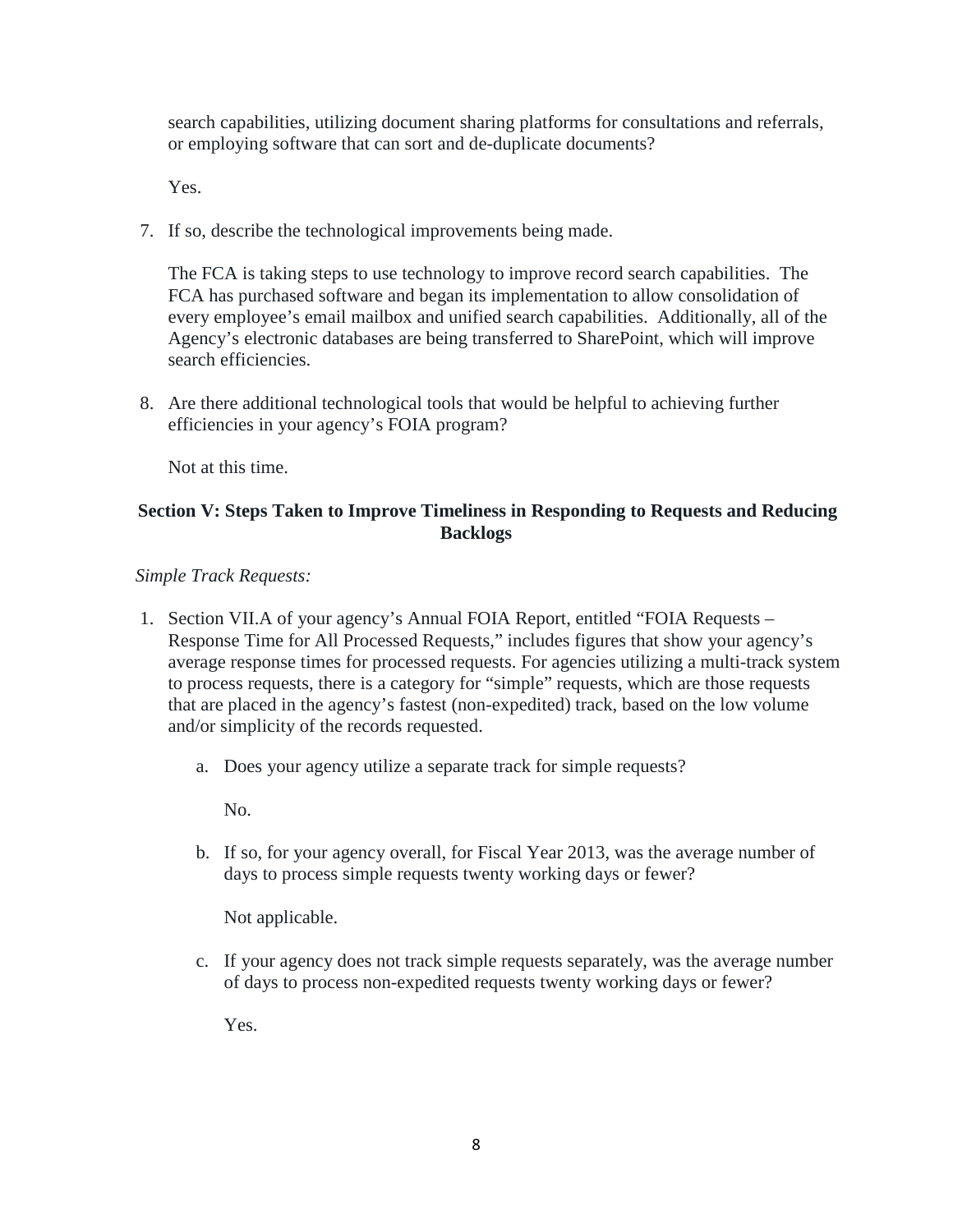#### *Backlogs and "Ten Oldest" Requests, Appeals and Consultations:*

2. Section XII.A of your agency's Annual FOIA Report, entitled "Backlogs of FOIA Requests and Administrative Appeals" shows the numbers of any backlogged requests or appeals from the fiscal year. Section VII.E, entitled "Pending Requests – Ten Oldest Pending Requests," Section VI.C.(5), entitled "Ten Oldest Pending Administrative Appeals," and Section XII.C., entitled "Consultations on FOIA Requests – Ten Oldest Consultations Received from Other Agencies and Pending at Your Agency," show the ten oldest pending requests, appeals, and consultations. You should refer to these numbers from your Annual FOIA Reports for both Fiscal Year 2012 and Fiscal Year 2013 when completing this section of your Chief FOIA Officer Report.

#### Backlogs

a. If your agency had a backlog of requests at the close of Fiscal Year 2013, did that backlog decrease as compared with Fiscal Year 2012?

Not applicable. The FCA did not have a backlog.

b. If your agency had a backlog of administrative appeals in Fiscal Year 2013, did that backlog decrease as compared to Fiscal Year 2012?

Not applicable.

Ten Oldest Requests

c. In Fiscal Year 2013, did your agency close the ten oldest requests that were pending as of the end of Fiscal Year 2012?

Yes, we had one pending at the end of Fiscal Year 2012, which we closed at the beginning of Fiscal Year 2013 within the 20 day response period.

d. If no, please provide the number of these requests your agency was able to close by the end of the fiscal year, as listed in Section VII.E of your Fiscal Year 2012 Annual FOIA Report. If you had less than ten total oldest requests to close, please indicate that. For example, if you only had seven requests listed as part of your "ten oldest" in Section VII.E. and you closed two of them, you should note that you closed two out of seven "oldest" requests.

Not applicable.

#### Ten Oldest Appeals

e. In Fiscal Year 2013, did your agency close the ten oldest administrative appeals that were pending as of the end of Fiscal Year 2012?

Not applicable. The FCA did not have any pending appeals.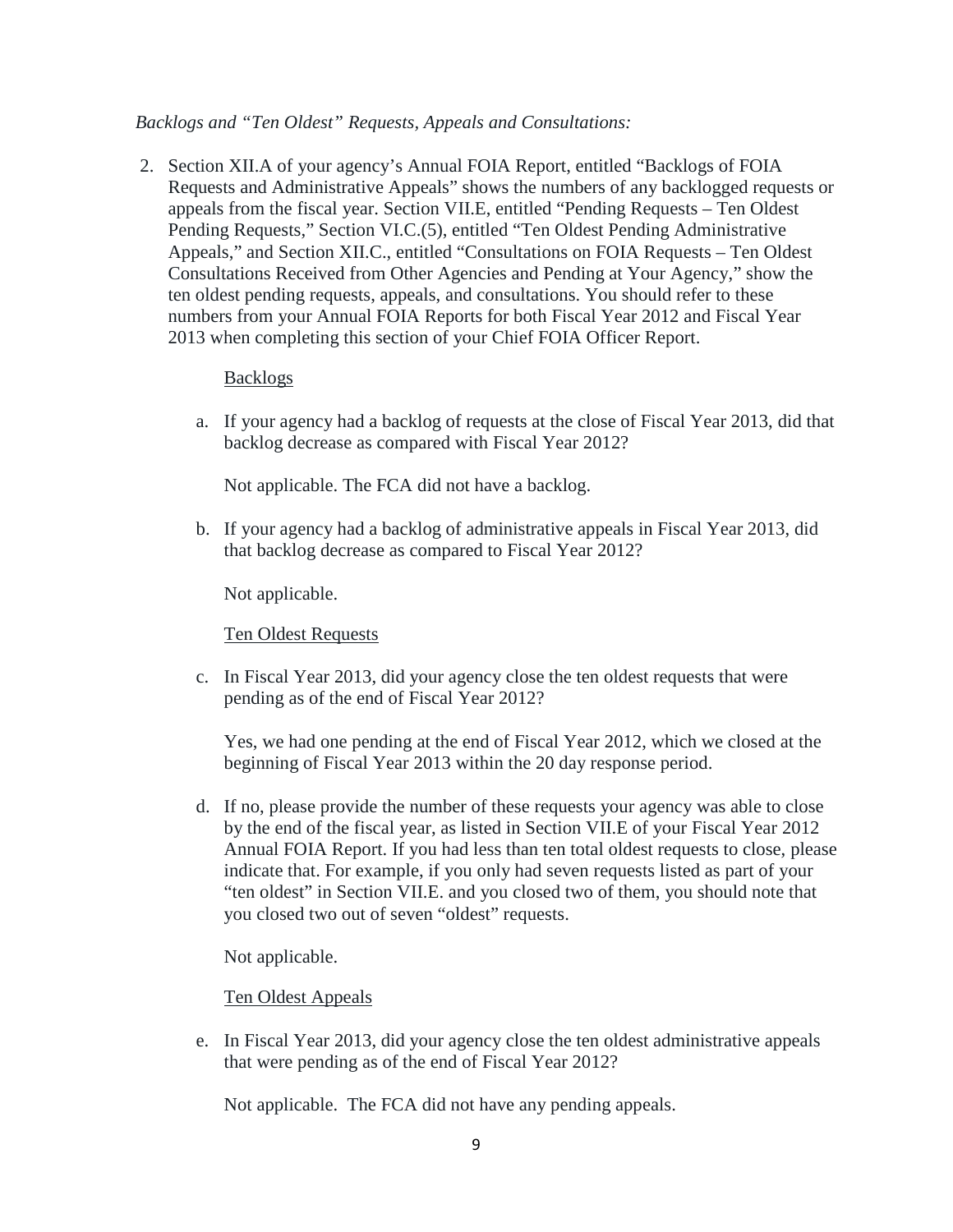f. If no, please provide the number of these appeals your agency was able to close, as well as the number of appeals your agency had in Section VI.C.(5) of your Fiscal Year 2012 Annual FOIA Report.

Not applicable.

Ten Oldest Consultations

g. In Fiscal Year 2013, did your agency close the ten oldest consultations received by your agency and pending as of the end of Fiscal Year 2012?

Not applicable. The FCA did not have any pending consultations.

h. If no, please provide the number of these consultations your agency did close, as well as the number of pending consultations your agency listed in Section XII.C. of your Fiscal Year 2012 Annual FOIA Report.

Not applicable.

### *Reasons for Any Backlogs:*

3. If you answered "no" to any of the questions in item 2 above, describe why your agency was not able to reduce backlogs and/or close the ten oldest pending requests, appeals, and consultations. In doing so, answer the following questions then include any additional explanation:

#### Request and/or Appeal Backlog

- a. Was the lack of a reduction in the request and/or appeal backlog a result of an increase in the number of incoming requests or appeals?
- b. Was the lack of a reduction in the request and/or appeal backlog caused by a loss of staff?
- c. Was the lack of a reduction in the request and/or appeal backlog caused by an increase in the complexity of the requests received?
- d. What other causes, if any, contributed to the lack of a decrease in the request and/or appeal backlog?

### "Ten oldest" Not Closed

- e. Briefly explain the obstacles your agency faced in closing its ten oldest requests, appeals, and consultations from Fiscal Year 2012.
- f. If your agency was unable to close any of its ten oldest requests or appeals because you were waiting to hear back from other agencies on consultations you sent, please provide the date the request was initially received by your agency, the date when your agency sent the consultation, and the date when you last contacted the agency where the consultation was pending.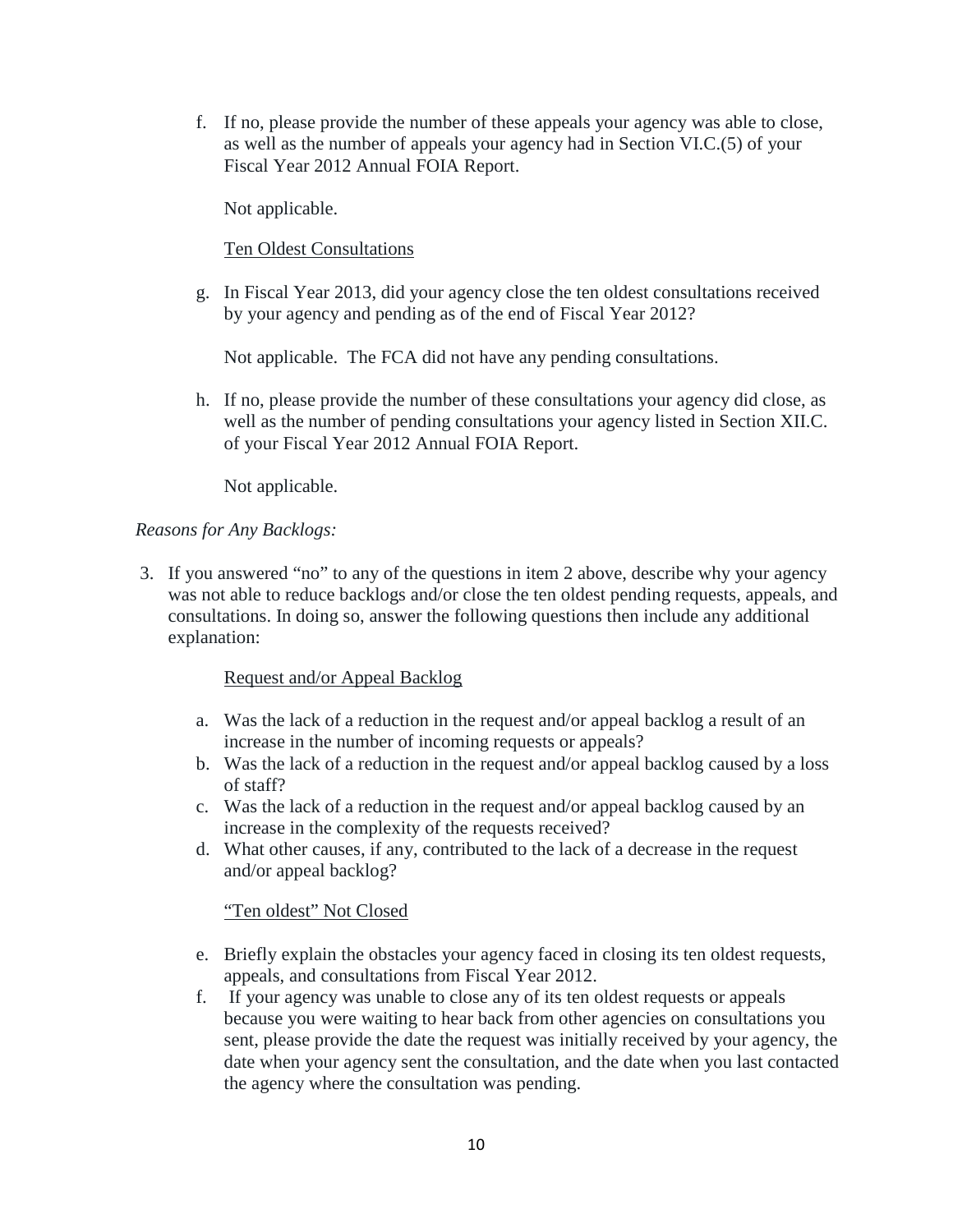### *Plans for Closing of Ten Oldest Pending Requests, Appeals, and Consultations and Reducing Backlogs:*

4. If your agency did not close its ten oldest pending requests, appeals, and consultations, please provide a plan describing how your agency intends to close those "ten oldest" requests, appeals, and consultations during Fiscal Year 2014.

Not applicable.

5. If your agency had a backlog of more than 1000 pending requests and did not reduce that backlog in Fiscal Year 2013, provide your agency's plan for achieving backlog reduction in the year ahead.

Not applicable.

# *Interim Responses:*

6. Does your agency have a system in place to provide interim responses to requesters when appropriate?

Not applicable. We answer all FOIA requests within 20 business days. However, if we cannot answer the FOIA request within 10 days, we send an interim response with the tracking number and resolve any issues if applicable (*e.g*., requests for expedited processing).

7. If your agency had a backlog in Fiscal Year 2013, please provide an estimate of the number or percentage of cases in the backlog where a substantive, interim response was provided during the fiscal year, even though the request was not finally closed.

Not applicable.

# **Use of FOIA's Law Enforcement "Exclusions"**

1. Did your agency invoke a statutory exclusion during Fiscal Year 2013?

No.

2. If so, what was the total number of times exclusions were invoked?

Not applicable.

### **Spotlight on Success**

We have several areas of which we are especially proud.